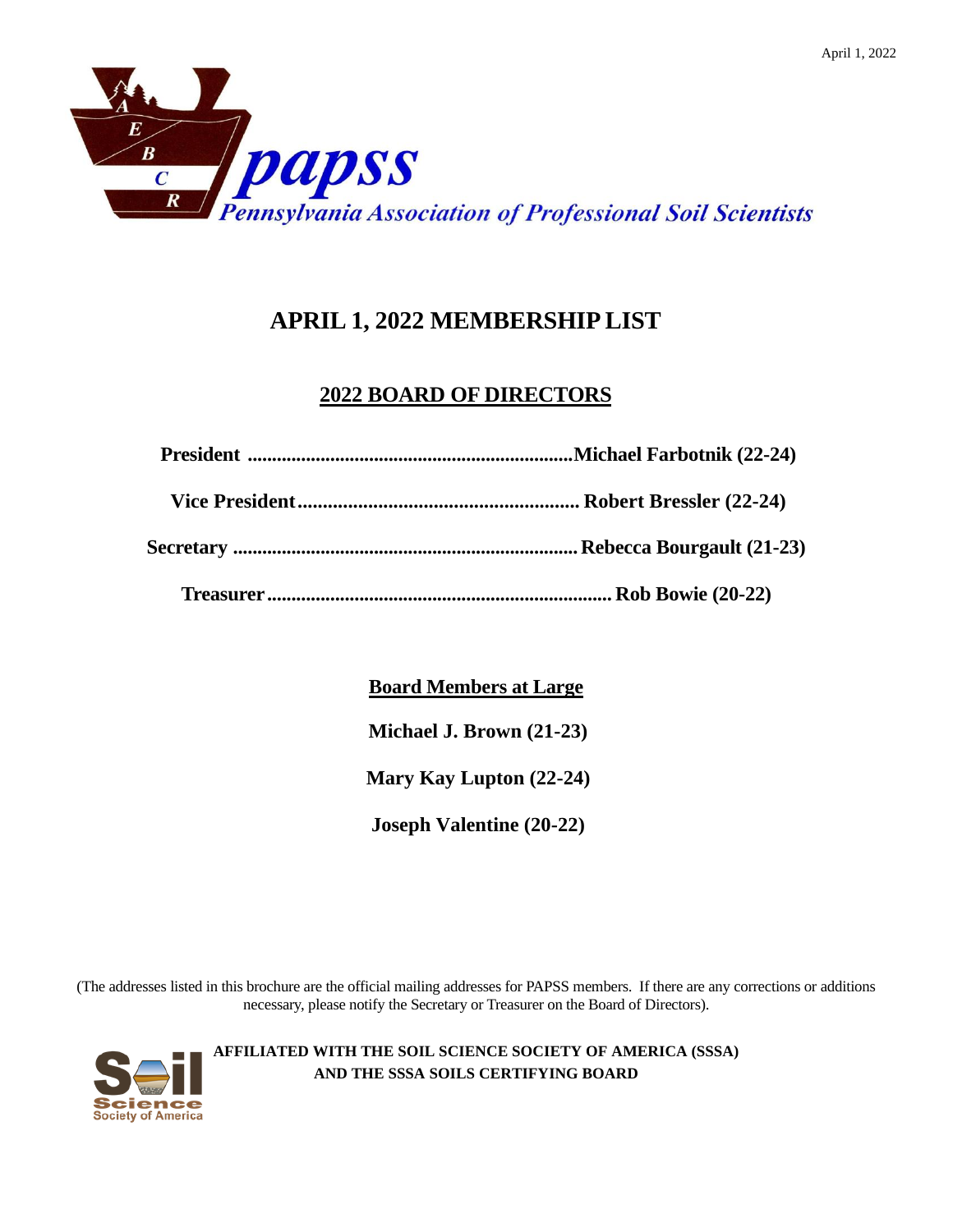# **PROFESSIONAL MEMBERS**

## **Ronald R. Andrasko, CPSS, SEO**

Andrasko & Associates, Inc. 1011 Lux Road Jeannette, PA 15644 Home.......724-744-0101 Cell..........412-417-1251 E-Mail....[.randrasko@hotmail.com](mailto:randrasko@hotmail.com)

# **Scott J. Andress, SEO**

130 Penns Manor Drive Kennett Square, PA 19348 (West Bradford Township) Cell..........484-880-7069 E-Mail....[.vahokies73@gmail.com](mailto:vahokies73@gmail.com)

# **C. Reese Berdanier, PhD**

105 Essex Knoll Drive Moon Township, PA 15108 Home.......412-264-3713 Cell..........412-302-1036 E-Mail .... [crberdanier@gmail.com](mailto:crberdanier@gmail.com)

# **Colleen M. Berg, SEO**

Soil Solutionz 169 Carrara Road Slippery Rock, PA 16057 Cell..........724-651-6311 E-Mail....[.soilsolutionz@gmail.com](mailto:soilsolutionz@gmail.com)

# **Tara Bernard**

12 Grant Lane Wayne, PA 19087 (VW Consultants, LLC) Cell..........215-651-1049 E-Mail....[.tarabernard9@gmail.com](mailto:tarabernard9@gmail.com)

# **Alan Bilzi**

Environmental Venture Group, Inc. 403 Nokomis Avenue South Venice, FL 34285 Cell..........941-416-6356 E-Mail .... [abilzi@aol.com](mailto:abilzi@aol.com)

# **Dr. Rebecca Bourgault, PhD**

P. O. Box 203 Elysburg, PA 17824 (Bloomsburg University) Office...... 570-389-4172 Cell......... 267-663-1760 E-Mail .... [rbourgault@bloomu.edu](mailto:rbourgault@bloomu.edu) OR ................ [bourgaultecs@gmail.com](mailto:bourgaultecs@gmail.com) OR ................ [drrbourgault@gmail.com](mailto:drrbourgault@gmail.com)

# **Rob Bowie, CPSS, SEO**

Bux-Mont Inspection 30 East Temple Avenue Sellersville, PA 18960 Home ...... 215-257-8103 Office...... 215-257-1515 Cell ......... 215-669-4213 E-Mail .... [bmseptic@comcast.net](mailto:bmseptic@comcast.net)

# **Colin M. Brand, P.G., SEO**

Brand Environmental Consulting Services, Inc. 3209 Clear Stream Drive Whitehall, PA 18052-3073 Office ......610-434-3451 E-Mail....[.brandenv@ptd.net](mailto:brandenv@ptd.net)

# **Robert Bressler, SEO**

Soil Services Company, Inc. 5804 Route 87 Forksville, PA 18616 Office ......570-896-0055 E-Mail....[.robert@soilservicescompany.com](mailto:robert@soilservicescompany.com)

# **Michael J. Brown, CPSS, SEO**

P.O. Box 200 Berrysburg, PA 17005 Cell..........717-579-4294 E-Mail..... mjbrown8@frontier.com

# **Mr. John D. Chibirka, CPSS, CPSC**

122 Slater Drive Wernersville, PA 19565 (USDA-NRCS) Home.......610-670-6368 Office ......484-512-3227 Cell..........610-406-7392 E-Mail....[.john.chibirka@gmail.com](mailto:john.chibirka@gmail.com)

### **Maxwell J Coniglio**

1624 Budd Avenue Bethlehem, PA 18018 (Geo-Technology Associates, Inc.) Office ......215-536-8363 Cell..........267-461-6210 E-Mail..... [conigliomaxwell@gmail.com](mailto:conigliomaxwell@gmail.com)

### **Leonard F. Cornish, Jr.**

Pocono Soil & Environmental Consulting, Inc. P. O. Box 729 Wilkes-Barre, PA 18703 Office ......570-825-1903 Cell..........570-991-1203 E-Mail....[.lencornish@poconosoil.com](mailto:lencornish@poconosoil.com)

### **Joseph W. Corona**

WSP USA, Inc. 350 Eagleview Boulevard, Suite 250 Exton, PA 19341 Office ......610-280-4000 Cell..........315-409-6144 E-Mail....[.alfisol100@gmail.com](mailto:alfisol100@gmail.com)

### **Timothy A. Craul, CPSS**

Craul Land Scientists 282 Whiteman Drive Centre Hall, PA 16828 Cell..........814-280-5127 E-Mail....[.tcraul@craulland.com](mailto:tcraul@craulland.com)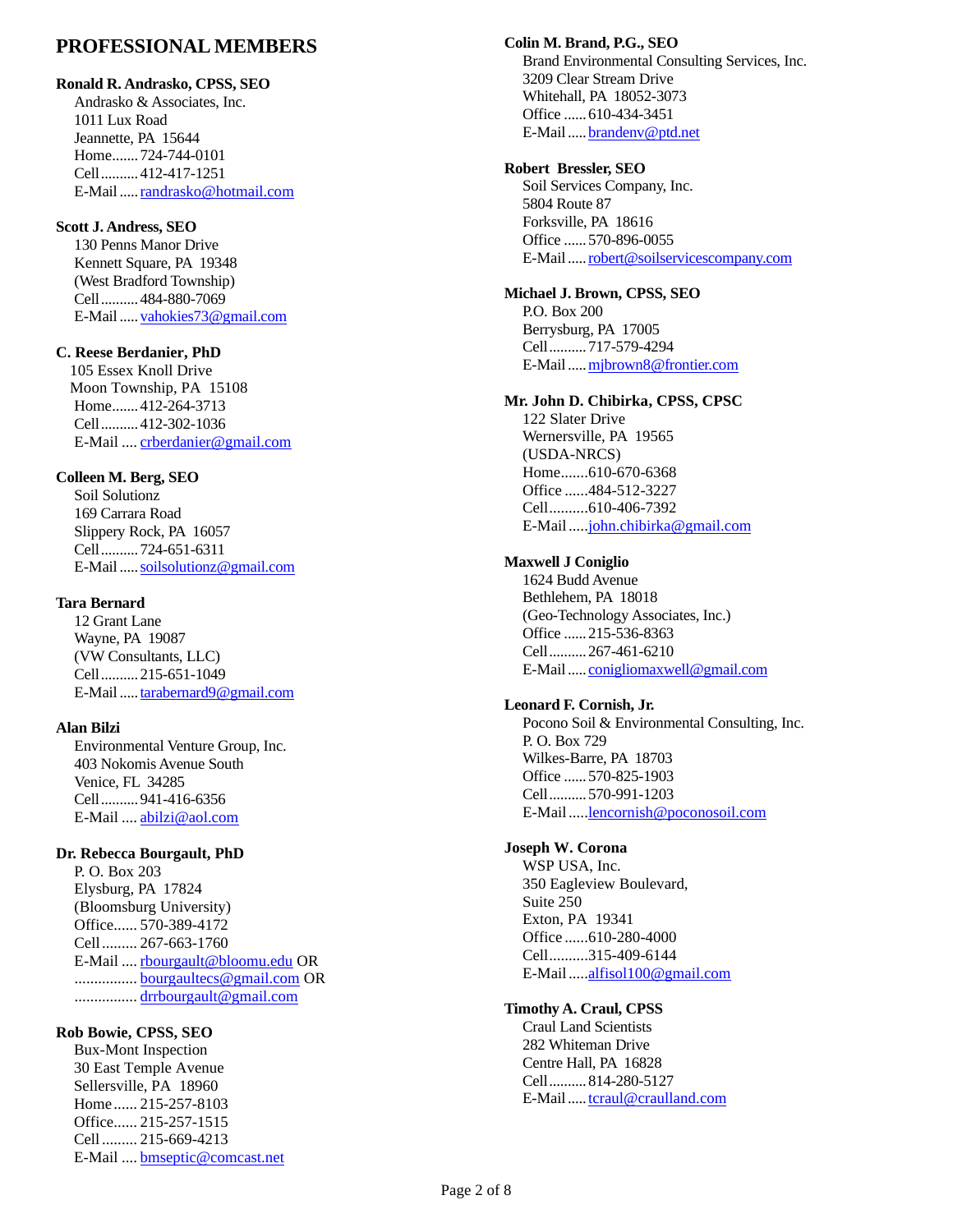#### **Steve Dadio, CPSS, CPSc**

Value Engineering, Inc. 1578 State Road Coopersburg, PA 18036 Office ......215-435-6545 E-Mail..... stephen@value.engineering

#### **Alex Dado**

P.O. Box 33 McAllister, MT 59740 (USDA-NRCS-Montana) Cell..........724-651-5479 E-Mail....[.soilguy827@yahoo.com](mailto:soilguy827@yahoo.com) 

#### **Paul D'Agostino**

108 Pioneer Drive Lansdale, PA 19446 Cell......... 215-527-0108 E-Mail .... [pdago130@gmail.com](mailto:pdago130@gmail.com)

#### **William J. Davis, CPSS, SEO**

164 Beale Road Sarver, PA 16022 (PADEP) Home……724-594-6101 E-Mail....[.wjdavis721@outlook.com](mailto:wjdavis721@outlook.com)

#### **Patrick Drohan**

1981 Morengo Road Warriors Mark, PA 16877 (Penn State University) Office ......814-863-4246 Cell..........814-441-6196 E-Mail....[.drohanp@gmail.com](mailto:drohanp@gmail.com)

#### **Michael Farbotnik**

Greenway Environmental Consultants P. O. Box 44 Mechanicsville, PA 18934 Cell..........215-266-7854 E-Mail..... [mfarbotnik@greenwayenvironmentalconsultants.com](mailto:mfarbotnik@greenwayenvironmentalconsultants.com)

#### **Douglas A. Freese, PhD**

2148 Chestnut Road Coopersburg, PA 18036 (RSI Environmental) Cell..........609-865-0960 E-Mail....[.NJwetlandmitigartion@gmail.com](mailto:NJwetlandmitigartion@gmail.com)

#### **Paul Golrick**

Penn's Trail Environmental, LLC 21 East Lincoln Avenue, Suite 160 Hatfield, PA 19440 Office ......215-362-4610 Cell..........610-613-5893 E-Mail…[..pgolrick@pennstrail.com](mailto:pgolrick@pennstrail.com)

#### **Duane Goodsell, CPSS**

Goodsell Geoservice, Inc. P. O. Box 301 Crabtree, PA 15624 Cell..........724-953-1846 E-Mail....[.dgoodsell@comcast.net](mailto:dgoodsell@comcast.net)

#### **Walter E. Grube, Jr.,**

1301 Beaumont Avenue Temple, PA 19560 Home.......610-921-1708 Office ......610-929-5552 Cell..........484-345-0820 E-Mail....[.wegjr@enter.net](mailto:wegjr@enter.net)

#### **Charlie Hanner**

25 Boxwood Drive Hershey, PA 17033 (USDA-NRCS) Office ......717-205-7889 Cell..........410-726-9490 E-Mail....[.Charles.hanner@usda.gov](mailto:Charles.hanner@usda.gov)

#### **Melissa Hanner**

25 Boxwood Drive Hershey, PA 17033 (USDA-NRCS) Office……717-344-0553 Cell………410-463-0271 E-Mail…[..melissa.hanner@gmail.com](mailto:melissa.hanner@gmail.com)

#### **Scott Heckman**

4091 Laurel Run Road Beech Creek, PA 16822 (USDA\_NRCS) Office ......570-295-5161 Cell..........570-295-5161 E-Mail....[.sdheckman5@gmail.com](mailto:sdheckman5@gmail.com)

#### **Jackie Heinl**

Wolf Environmental 4424 Homeland Boulevard Erie, PA 16509 Cell………724-991-6090 E-Mail....[.wolfheinl@comcast.net](mailto:wolfheinl@comcast.net)

#### **Matthew C. Hostrander**

900 Quarry Road Perkasie, PA 18944 (VW Consultants, LLC) Home.......215-855-6120 Cell..........215-778-5284 E-Mail..... hoss4677@yahoo.com

# **Charles L. Klinger, CPSS, SEO**

P. O. Box 69 Middletown, PA 17057-0069 (PADEP) Cell……717-460-3659 Office ......717-772-5626 E-Mail..... [charlesklinger94@gmail.com](mailto:charlesklinger94@gmail.com)

#### **Genevie Kostick, SEO**

Bucks County Health Department 1282 Almshouse Road Doylestown, PA 18902 Office ......215-345-3333 E-Mail....[.gakostick@buckscounty.org](mailto:gakostick@buckscounty.org)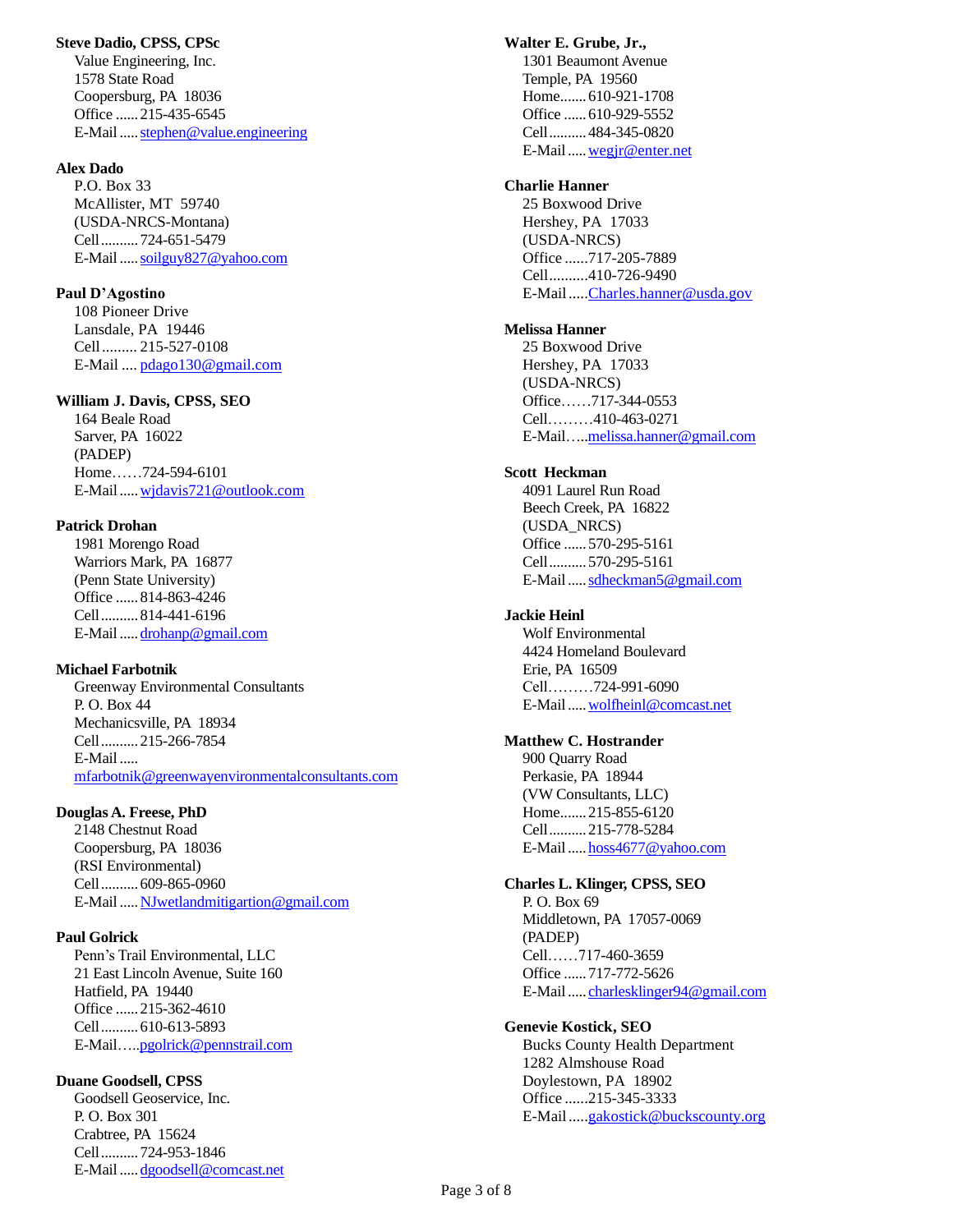#### **Michael E. Lane, CPSS**

Brickhouse Environmental 515 South Franklin Street West Chester, PA 19382 Office ......610-692-5770 Cell..........610-246-5984 E-Mail....[.mlane@brickhouse-environmental.com](mailto:mlane@brickhouse-environmental.com)

#### **Douglas Lorenzen**

P. O. Box 275 Mt. Gretna, PA 17064 (RETIRED) Cell..........717-574-6454 E-Mail....[.douglorenzen503@gmail.com](mailto:douglorenzen503@gmail.com)

### **Russell Losco, P.G., CPSS**

Lanchester Soil Consultants, Inc. 325 East Avondale Road West Grove, PA 19390 Home.......610-637-4118 Office ......610-637-4118 Cell..........610-637-4118 E-Mail....[.soildude@comcast.net](mailto:soildude@comcast.net)

#### **Mary Kay Lupton, CPSS, CPSC, SEO**

Soil and Land Investigations, LLC 3117 Sylvan Grove Road Morrisdale, PA 16858 Cell..........814-592-9217 E-Mail....[.marykay.lupton@gmail.com](mailto:marykay.lupton@gmail.com)

#### **William F. Mader, P.G., CPSS**

703 Devonshire Drive State College, PA 16803 Cell..........814-404-4516 E-Mail....[.bill.mader@gmail.com](mailto:bill.mader@gmail.com)

### **Maureen McDermott, PWS**

Penn's Trail Environmental, LLC 21 Lincoln Avenue, Suite 160 Hatfield, PA 19440 Office ......215-362-4610 Cell……...610-716-2095 E-Mail....[.mwmcdermott@pennstrail.com](mailto:mwmcdermott@piedmontsoils.com)

### **Adam Miller**

Evans Mill Environmental, LLC 101 Fellowship Road P. O. Box 735 Uwchland, PA 19480 Office ..... 610-458-8300 E-Mail .... [amiller@eme-llc.com](mailto:amiller@eme-llc.com) 

#### **Benjamin Moorhead, CPSS, CPESC, CPSC, PWS**

4920 Hatfield Street Apartment 2 Pittsburgh, PA 15201 (HDR Engineering, Inc.) Office….412-515-6968 Cell…….814-206-4380 E-Mail[….ben.moorhead@hdrinc.com](mailto:ben.moorhead@hdrinc.com) OR ................ [Benmoorhead1@gmail.com](mailto:Benmoorhead1@gmail.com)

#### **Laurel F. Mueller, CPSS, CPSC, SEO**

Soil Services Company, Inc. 5804 Route 87 Forksville, PA 18616 Office…...570-986-0055 E-Mail....[.laurel@soilservicescompany.com](mailto:laurel@soilservicescompany.com)

#### **Thomas Nobile, CPSS, PWS**

Environmental Resources, Inc. 118 Coleman Avenue Lewes, DE 19958 Home.......302-645-0427 Office ......302-436-9637 Cell..........443-735-4694 E-Mail....[.tnobile@ericonsultants.com](mailto:tnobile@ericonsultants.com)

### **Brian F. Oram, P. G., SEO**

B. F. Environmental Consultants, Inc. 15 Hillcrest Drive Dallas, PA 18612 Cell..........570-335-1947 E-Mail....[.bfenviro@ptd.net](mailto:bfenviro@ptd.net)

### **Neal A. Parker**

Parker Consults 54 Jefferson Street Franklin, PA 16323 Home.......814-673-5980 Office ......814-673-5980 Cell..........814-673-5980 E-Mail.....<u>neal@parkerconsults-soils.com</u>

### **Yuri Plowden**

406 Allendale Way Camp Hill, PA 17011 (USDA-NRCS) Office......717-237-2207 Cell .........814-777-0208 E-Mail[…yplowden@hotmail.com](mailto:yplowden@hotmail.com) OR ...................<u>Yuri.plowden@usda.gov</u>

#### **Timothy T. Ratvasky, CPSS**

323 Franklin Terrace Washington, PA 15301 (ANTEA Group) Home……724-222-2419 Cell………412-477-7430 E-Mail…[…timothy.ratvasky@gmail.com](mailto:timothy.ratvasky@gmail.com)

#### **Tewoldemedhin Rustu**

29 South Atherton Avenue Kingston, PA 18704 (PADEP) Home.......570-288-2028 Office ......570-826-2334 Cell..........570-846-5783 E-Mail....[.tewolded@yahoo.com](mailto:tewolded@yahoo.com)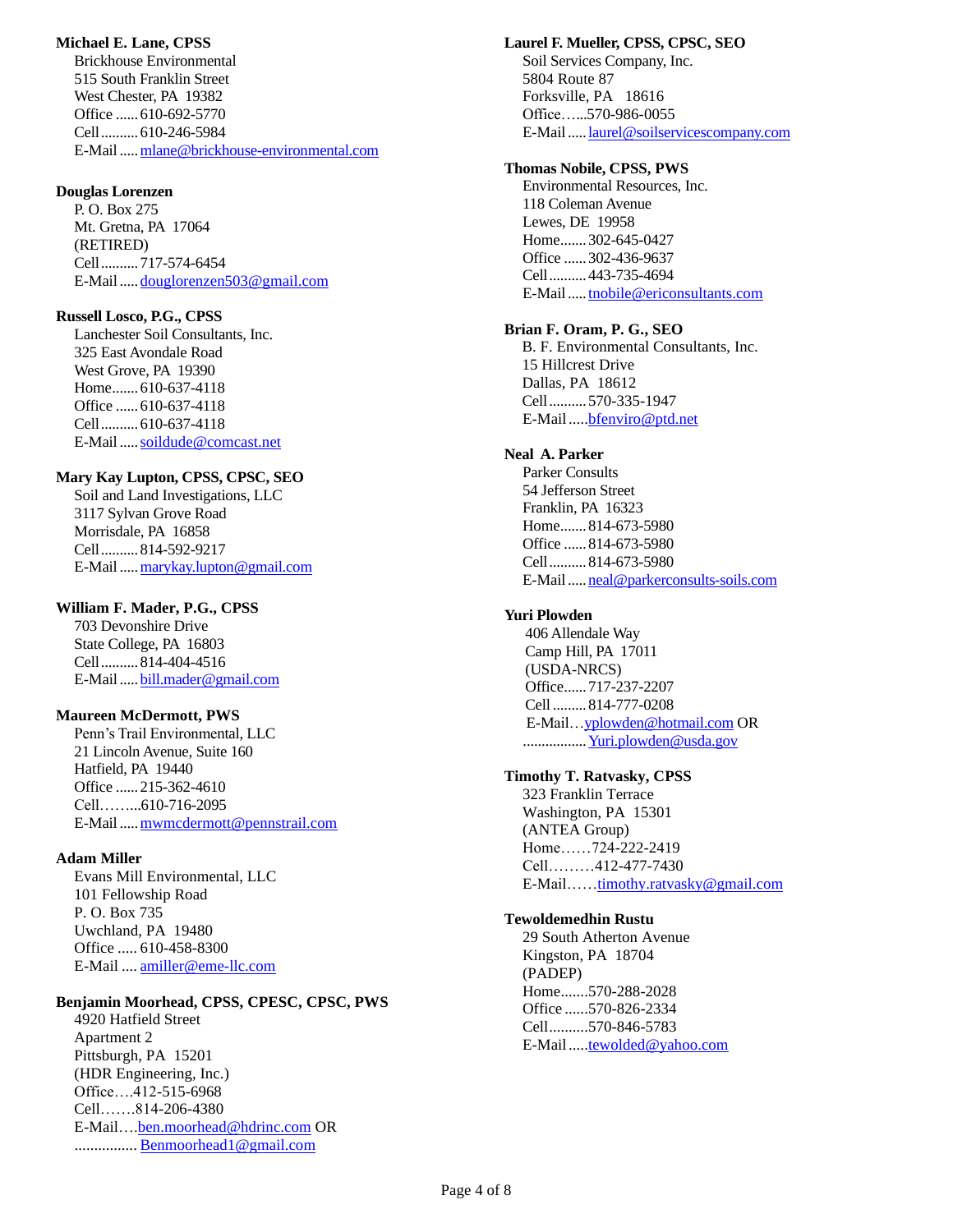#### **Margaret Sams, CPSS**

Margaret Sams Consulting 383 Bower Hill Road Venetia, PA 15367 Home.......724-941-0382 Cell..........412-296-2337 E-Mail..... margaretsams@gmail.com

#### **Kathryn Connors Sasowsky, CPSS, P.G.**

Sasowsky Earth Science Consultants, Ltd 379 Bittersweet Road Akron, OH 44333 Home.......330-670-0454 Office ......330-670-0455 Cell..........330-819-0341 E-Mail....[.kathryn@sasowsky.com](mailto:kathryn@sasowsky.com) 

#### **Michelle Schetter, SEO**

Schetter Environmental 260 Thousand Acre Road Sellersville, PA 18960 Home.......215-257-5776 Office ......215-257-5776 Cell..........215-520-6207 E-Mail..... mschetter@verizon.net

### **Catherine L. Sorace, CPSS**

1271 Creek Road Furlong, PA 18925 Cell…...215-630-4218 E-Mail....[.PennWoodSoils@aol.com](mailto:PennWoodSoils@aol.com)

### **John B. Stipe, III, CPSS**

RETTEW Associates, Inc. 3020 Columbia Avenue Lancaster, PA 17603 Office ......717-394-3721 Ext. 3195 Cell..........717-808-1673 E-Mail....[.jstipe@rettew.com](mailto:jstipe@rettew.com)

#### **Jamie Sundermier**

726 Cedar Lane Perkasie, PA 18944 (Value Engineering, Inc.) Cell......... 267-664-9965 E-Mail .... [jsundermier@gmail.com](mailto:jsundermier@gmail.com)

### **Jeremy Tyson, CPSS**

CMT Laboratories, Inc. 2701 Carolean Industrial Drive State College, PA 16801 Cell......... 814-883-0686 E-Mail .... [jtyson@cmtlabsinc.com](mailto:jtyson@cmtlabsinc.com)

#### **Joseph A. Valentine, CPSS**

1830 Walnut Lane Quakertown, PA 18951 (VW Consultants, LLC) Home.......215-536-6474 Office ......215-536-7006 Cell..........267-784-6873 E-Mail..... [jvalentine@vw-consultants.com](mailto:jvalentine@vw-consultants.com)

#### **Keith A. Valentine, CPSS, SEO**

East Penn Soil Consulting, LLC 196 South View Road Fleetwood, PA 19522 Office ......484-578-9078 Cell..........484-507-9137 E-Mail..... eastpennsoil@gmail.com

#### **Dr. John S. Wah**

Matapeake Soil & Environmental Consultants, LLC P.O. Box 186 Shippensburg, PA 17257 Office ......240-604-6639 E-Mail....[.matapeake.soil@gmail.com](mailto:matapeake.soil@gmail.com)

#### **Stefan R. Weaver, CPSS**

644 Mulberry Street Elizabethtown, PA 17022 (Denali Water Solutions) Home……717-361-8891 Office ......717-990-9496 Cell..........717-990-9496 E-Mail..... stefweaver@gmail.com

### **Will Whitehead, SEO**

Kiley Associates, LLC 536 Purdytown Turnpike Lakeville, PA 18438 Office ......570-226-5810 Ext. 307 Cell..........570-579-4337 E-Mail..... wwhitehead@kileyassoc.com

### **Robert Wuerth, SEO**

LTL Consultants, Ltd One Town Centre Drive P.O. Box 241 Oley, PA 19547 Home.......215-870-5416 Office ......610-987-9290 Cell..........215-870-5416 E-Mail....[.pacy2929@gmail.com](mailto:pacy2929@gmail.com)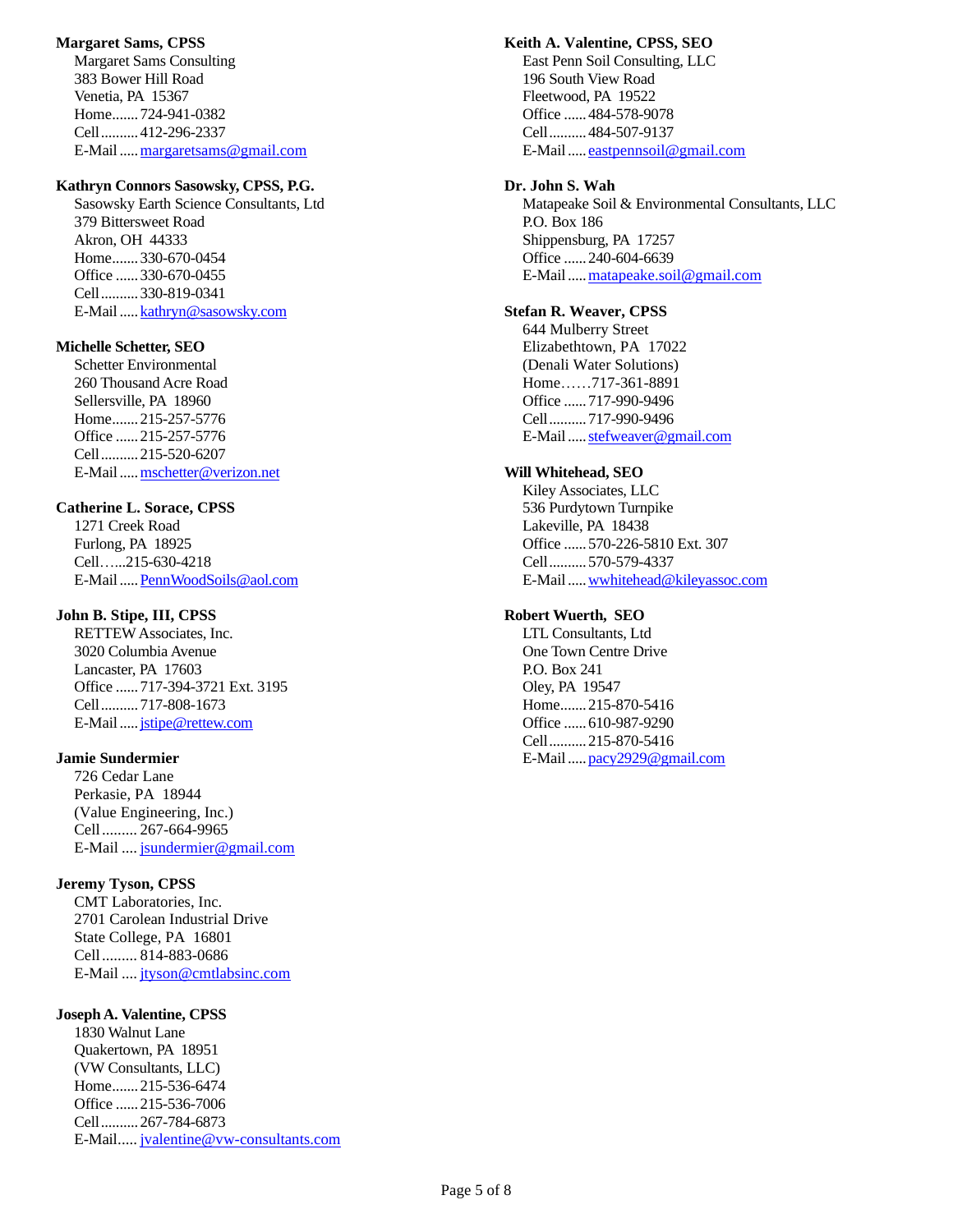# **HONORARY MEMBERS**

### **Dr. Edward J. Ciolkosz (conferred 2009)**

116 ASI Building Department of Crop & Soil Sciences Penn State University University Park, PA 16802 Office ......814-865-1530 E-Mail .... [f8i@psu.edu](mailto:f8i@psu.edu)

#### **Ned B. Ellenberger (conferred 2015)**

2403 Spruce Creek Road Pennsylvania Furnace, PA 16865-1011 (NRCS - Retired) Home.......814-632-3499

**Leonard W. Tritt (conferred 2006)** 7 Ironstone Drive Carlisle, PA 17015 (DEP retired - Harrisburg) Home.......717-258-4176 E-Mail..... [ctritt@comcast.net](mailto:ctritt@comcast.net)

#### **Mr. Henry R. Adams (SCS; conferred 1975; d 1977)**

**Mr. Howard W. Higbee (PSU/SCS; conferred 1975; d 1993) Mr. John D. Rourke (SCS; conferred 1987; d 1997) Mr. Richard S. Long (SCS; conferred 1987; d 1993) Dr. F. Glade Loughry (SCS/DER; conferred 1987; d 1998) Dr. Robert L. Cunningham, CPSSc (conferred 2000; d 2002) Mr. John Zarichansky (conferred 1981; d 2012) Dr. William H. Farley (conferred 1995; d 2018) Mr. Joseph J. Eckenrode (conferred 2015; d 2020)**

# **ASSOCIATE MEMBERS**

## **Steven J. Bason, PWS**

Cedar Run Environmental Services, Inc. 6975 Nittany Valley Drive Mill Hall, PA 17751-9009 Office ......570-726-7887 Cell..........570-660-0211 E-Mail..... [cedarruninc@comcast.net](mailto:cedarruninc@comcast.net)

# **George Honchar**

P.O. Box 131 Carnegie, PA 15106 Cell..........412-429-8873 E-Mail....[.g.honchar@hotmsil.com](mailto:g.honchar@hotmsil.com)

# **Corey Hovanec**

657 Ridge Pk, #2 Lafayette Hill, PA 19444 (Lotus Environmental Consulting, LLC) Home.......570-401-5292 E-Mail....[.Corey.hovanec@gmail.com](mailto:Corey.hovanec@gmail.com)

## **George W. Mueller, SEO**

Soil Services Company, Inc. 5804 Route 87 Forksville, PA 18616 Office ......570-896-0055 E-Mail....[.george@soilservicescompany.com](mailto:george@soilservicescompany.com)

### **Nathan Mueller**

Soil Services Company, Inc. 5804 Route 87 Forksville, PA 18616 Office ......570-896-0055 E-Mail....[.nathan@soilservicescompany.com](mailto:nathan@soilservicescompany.com)

### **Randy A. Rosbach, SEO**

Soil Services Company, Inc. 5804 Route 87 Forksville, PA 18616 Office ......570-896-0055 E-Mail....[.randy@soilservicescompany.com](mailto:randy@soilservicescompany.com)

# **STUDENT MEMBERS**

# **APPRENTICE MEMBERS**